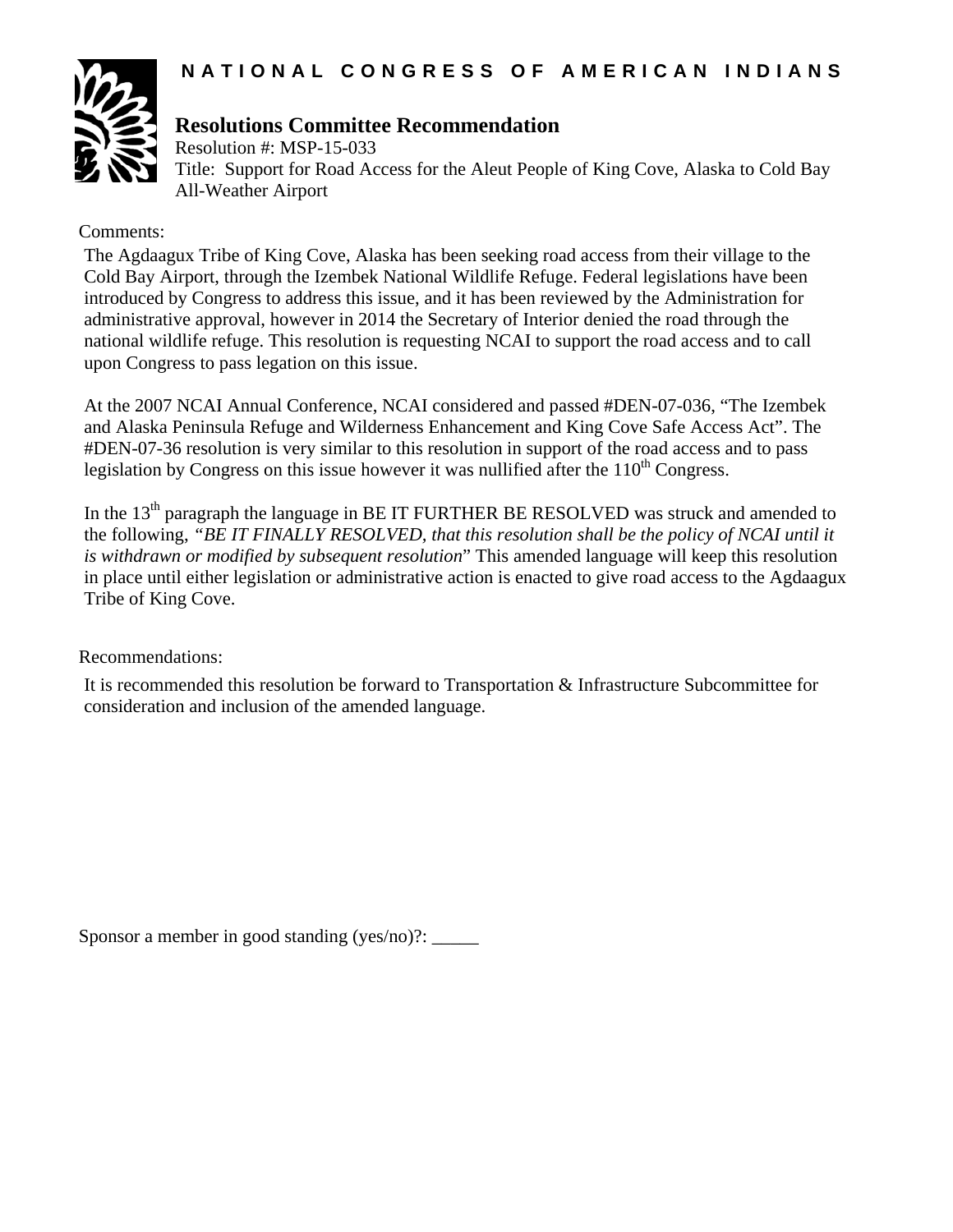### The National Congress of American Indians Resolution #33

## TITLE: Support for Road Access for the Aleut People of King Cove, Alaska to Cold Bay All-Weather Airport

 WHEREAS, we, the members of the National Congress of American Indians of the United States, invoking the divine blessing of the Creator upon our efforts and purposes, in order to preserve for ourselves and our descendants the inherent sovereign rights of our Indian nations, rights secured under Indian treaties and agreements with the United States, and all other rights and benefits to which we are entitled under the laws and Constitution of the United States, to enlighten the public toward a better understanding of the Indian people, to preserve Indian cultural values, and otherwise promote the health, safety and welfare of the Indian people, do hereby establish and submit the following resolution; and

 WHEREAS, the National Congress of American Indians (NCAI) was established in 1944 and is the oldest and largest national organization of American Indian and Alaska Native tribal governments; and

 WHEREAS, the Agdaagux Tribe of King Cove, Alaska have lived on the western end of the Alaska Peninsula, contemporarily known as the Izembek area, for over 4,000 years and have fished, hunted and subsisted throughout this area the entire time; and,

 WHEREAS, the Izembek area is one of the most isolated areas in the State of Alaska and because of this isolation, the indigenous people of this area lived relatively undisturbed until the invasion of the Aleutian Islands in World War II and has continued unabated with the construction of one of the largest, all-weather airports in the State at Cold Bay by the US Army in the 1940's; and

 WHEREAS, the all-weather Cold Bay Airport is the lifeline for the Aleut residents of King Cove to the outside world, particularly for medical and health reasons, however, residents can only safely and dependably access the Cold Bay Airport about 60-70% of the time (see resolution attachment); and,

 WHEREAS, the Agdaagux Tribe has been struggling for the past 25 years for permission from the federal government for the construction of a road between the village of King Cove and Cold Bay Airport, but until 2009 the federal government had not agreed to consider approving this road connection; and

 WHEREAS, the NCAI has supported the Aleut people's need for a safe and dependable road connection between King Cove and the Cold Bay Airport for the primary purpose of timely access for emergency and routine medical and health care at the Alaska Native Medical Center in Anchorage, Alaska: and,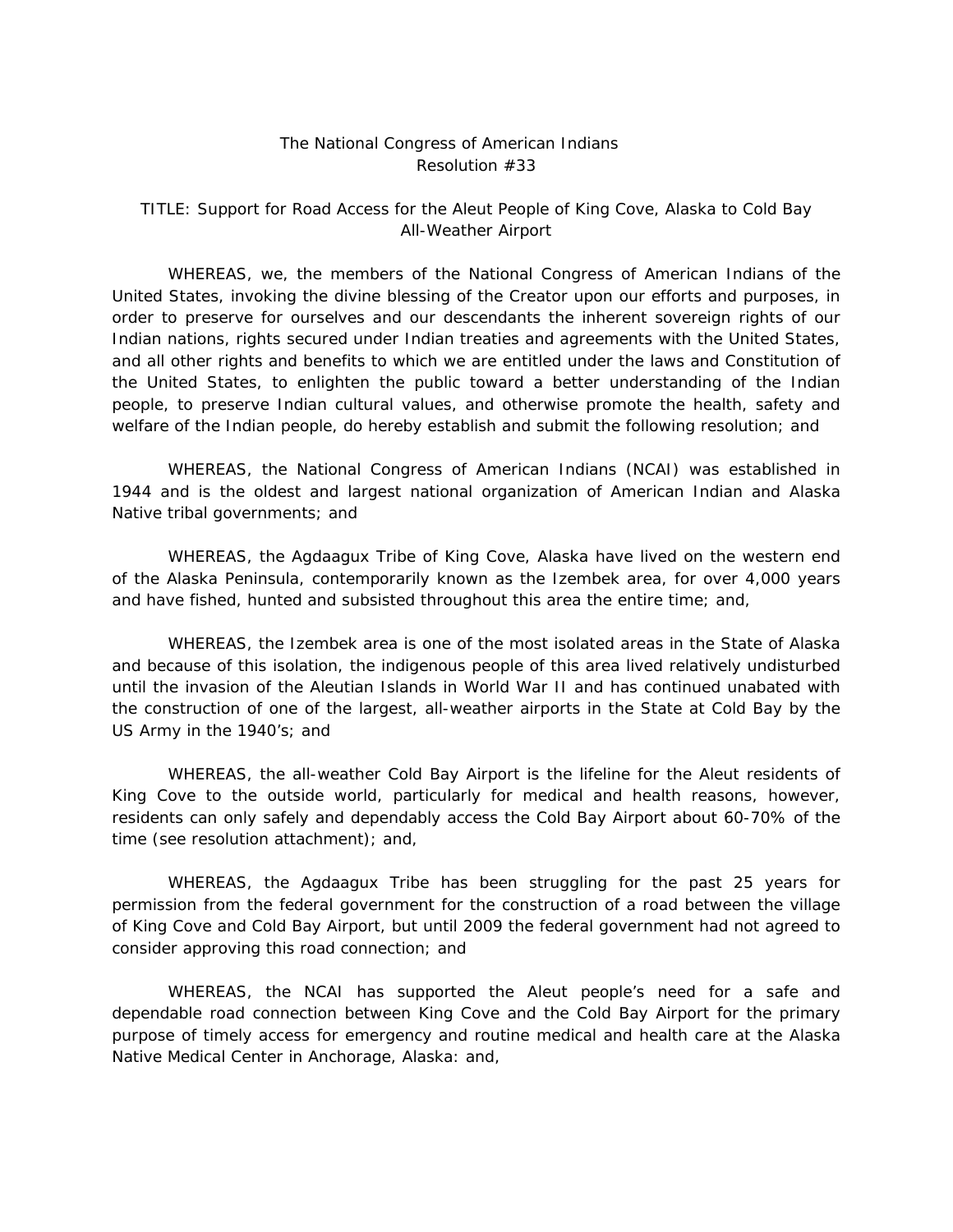WHEREAS, the NCAI passed Resolution #Den-07-036 which supported the *Izembek and Peninsula Refuge and Wilderness Enhancement and King Cove Safe Access Act,* in which Congress authorized a land exchange to construct a 9-mile, single-lane, gravel road connecting King Cove to the Cold Bay Airport; and,

 WHEREAS, the Aleuts of King Cove were further encouraged that the land exchange and road approval would be forthcoming with President Obama's 2013 Executive Order, which stated "it is the policy of the United States to promote the development of prosperous and resilient tribal communities in providing greater access to, and control over, nutrition and healthcare, including special efforts to confront historic health disparities"; and,

 WHEREAS, on December 23, 2013, Secretary of Interior, Sally Jewell, rejected the land exchange and road authorized by Congress, and after many requests for reconsideration, the Aleut people, along with the State of Alaska, were left with no choice but to sue the Department of Interior over this arbitrary and capricious decision; and,

 WHEREAS, the Aleut people of King Cove are continuing to seek justice for this basic right to safe and dependable transportation access for emergency and routine medical and health, which is an expectation that most Americans, Indian and non-Indian, take for granted; and,

 NOW THEREFORE BE IT RESOLVED, because of public health, safety, and quality of life factors, the NCAI does hereby support the rights of the Aleut people of King Cove for this basic expectation of dependable transportation access, and calls upon Congress to immediately pass new legislation approving a land corridor for the construction of a permanent lifesaving road linking the community of King Cove to the Cold Bay Airport.

 BE IT FURTHER RESOLVED, that this resolution shall be the policy of NCAI until the final adjournment of the  $114<sup>th</sup>$  Congress.

#### **CERTIFICATION**

The foregoing resolution was adopted by the General Assembly at the 2015 Mid-Year Session of the National Congress of American Indians, held at the St. Paul River Centre in St. Paul Minnesota, on July, \_\_\_ 2015, with a quorum present.

 $\overline{\phantom{a}}$  , and the contract of the contract of the contract of the contract of the contract of the contract of the contract of the contract of the contract of the contract of the contract of the contract of the contrac

Brian Cladoosby, President

ATTEST:

\_\_\_\_\_\_\_\_\_\_\_\_\_\_\_\_\_\_\_\_\_\_\_\_\_\_\_\_\_\_\_ Aaron Payment, Recording Secretary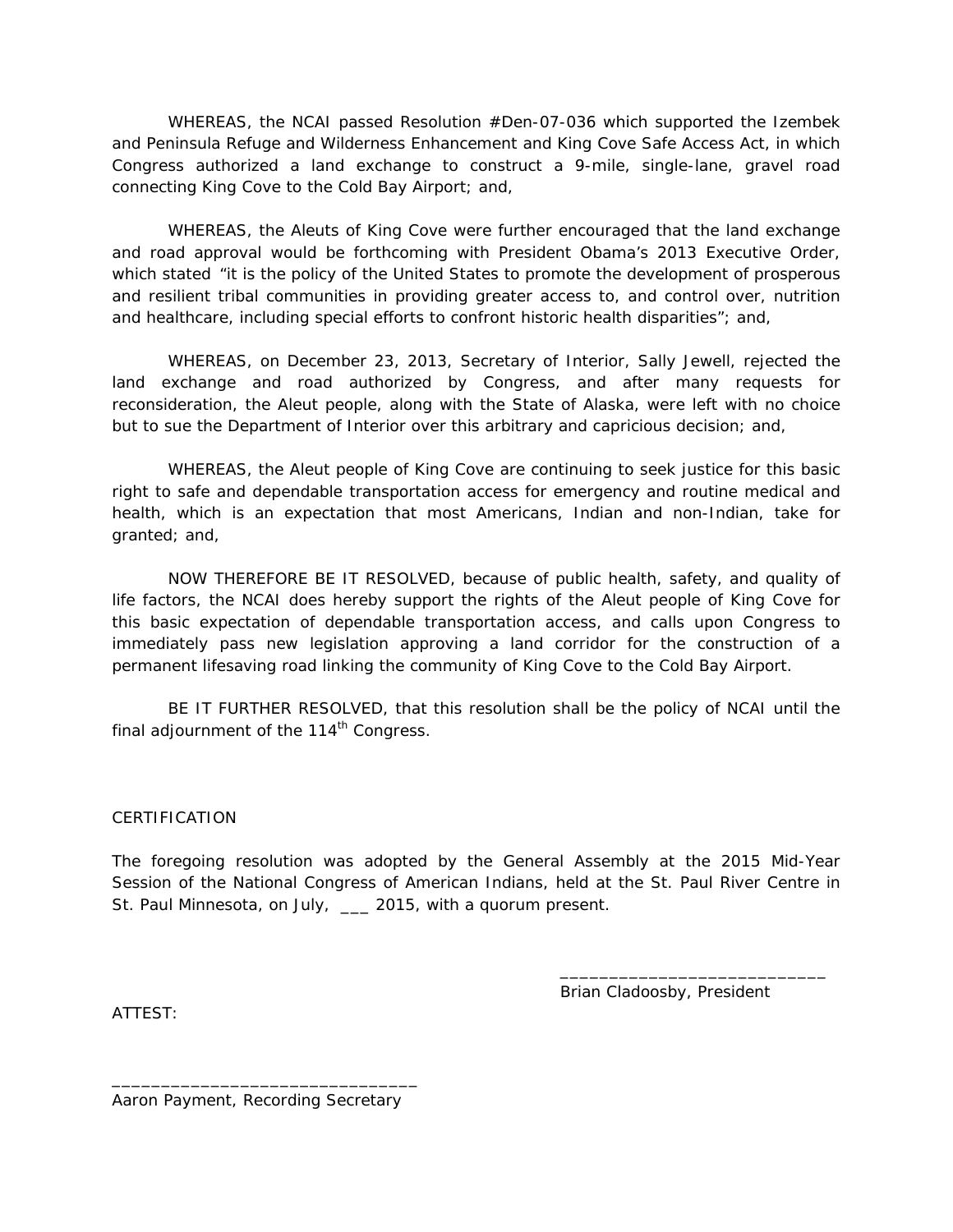#### The National Congress of American Indians

#### Resolution  $#_$

#### **Edits**

TITLE: Support for Road Access for the Aleut People of King Cove, Alaska to Cold Bay All-Weather Airport

 WHEREAS, we, the members of the National Congress of American Indians of the United States, invoking the divine blessing of the Creator upon our efforts and purposes, in order to preserve for ourselves and our descendants the inherent sovereign rights of our Indian nations, rights secured under Indian treaties and agreements with the United States, and all other rights and benefits to which we are entitled under the laws and Constitution of the United States, to enlighten the public toward a better understanding of the Indian people, to preserve Indian cultural values, and otherwise promote the health, safety and welfare of the Indian people, do hereby establish and submit the following resolution; and

 WHEREAS, the National Congress of American Indians (NCAI) was established in 1944 and is the oldest and largest national organization of American Indian and Alaska Native tribal governments; and

 WHEREAS, the Agdaagux Tribe of King Cove, Alaska have lived on the western end of the Alaska Peninsula, contemporarily known as the Izembek area, for over 4,000 years and have fished, hunted and subsisted throughout this area the entire time; and,

 WHEREAS, the Izembek area is one of the most isolated areas in the State of Alaska and because of this isolation, the indigenous people of this area lived relatively undisturbed until the invasion of the Aleutian Islands in World War II and has continued unabated with the construction of one of the largest, all-weather airports in the State at Cold Bay by the US Army in the 1940's; and

 WHEREAS, the all-weather Cold Bay Airport is the lifeline for the Aleut residents of King Cove to the outside world, particularly for medical and health reasons, however, residents can only safely and dependably access the Cold Bay Airport about 60-70% of the time (see resolution attachment); and,

 WHEREAS, the Agdaagux Tribe has been struggling for the past 25 years for permission from the federal government for the construction of a road between the village of King Cove and Cold Bay Airport, but until 2009 the federal government had not agreed to consider approving this road connection; and

 WHEREAS, the NCAI has supported the Aleut people's need for a safe and dependable road connection between King Cove and the Cold Bay Airport for the primary purpose of timely access for emergency and routine medical and health care at the Alaska Native Medical Center in Anchorage, Alaska: and,